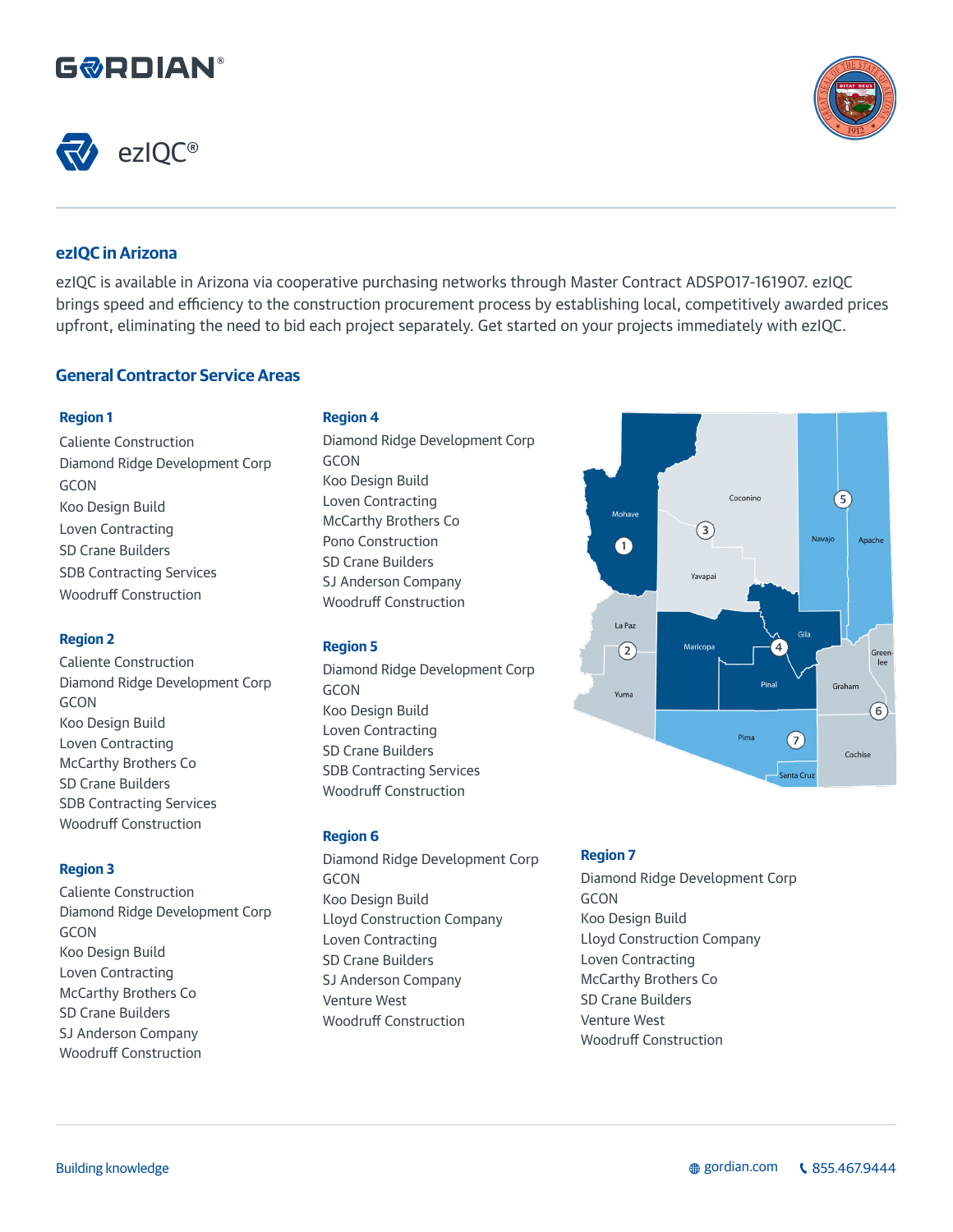# **Specialty Contractor Service Areas**

## **Region 1**

*Electrical* JMAC Electric Spectra Electrical Wilson Electric

#### *Fire Alarm*

American Atlas **CopperState** Firetrol

#### *Mechanical*

EMCOR Services Arizona Interstate Mechanical Corp Pueblo Mechanical & Control Inc RKS Plumbing & Mechanical Inc Summa Mechanical Contractors Uni-Tech

#### *Plumbing*

EMCOR Services Arizona Interstate Mechanical Corp Summa Mechanical Contractors

#### *Roofing*

Jim Brown & Sons Roofing Tecta America AZ Roofing

# **Region 2**

#### *Electrical*

JMAC Electric **McCarthy** Spectra Electrical Services Inc Wilson Electric Svcs Corp

#### *Fire Alarm*

American Atlas **CopperState** Firetrol

#### *Mechanical*

EMCOR Services Arizona Interstate Mechanical Corp **McCarthy** Pueblo Mechanical & Control Inc RKS Plumbing & Mechanical Inc Uni-Tech

## *Plumbing*

EMCOR Services Arizona Interstate Mechanical Corp McCarthy Summa Mechanical Contractors

## *Roofing*

Jim Brown & Sons Roofing Tecta America AZ Roofing

# **Region 3**

*Electrical* Corbins Service Electric JMAC Electric McCarthy Spectra Electrical Services Inc Wilson Electric Svcs Corp

#### *Fire Alarm*

American Atlas **CopperState** Firetrol

#### *Mechanical*

EMCOR Services Arizona Interstate Mechanical Corp Johnson Controls Inc Pueblo Mechanical & Control Inc RKS Plumbing & Mechanical Inc Uni-Tech

#### *Plumbing*

EMCOR Services Arizona Interstate Mechanical Corp McCarthy RKS Plumbing & Mechanical Inc Summa Mechanical Contractors

*Roofing* Jim Brown & Sons Roofing Tecta America AZ Roofing

## **Region 4**

#### *Electrical*

B&D Industries Corbins Service Electric CPR Electric JMAC Electric Spectra Electrical Services Inc Wilson Electric Svcs Corp

## *Fire Alarm*

American Atlas **CopperState** Firetrol

## *Mechanical*

EMCOR Services Arizona Interstate Mechanical Corp Johnson Controls Inc Pueblo Mechanical & Control Inc RKS Plumbing & Mechanical Inc Uni-Tech

## *Plumbing*

EMCOR Services Arizona Interstate Mechanical Corp McCarthy RKS Plumbing & Mechanical Inc Summa Mechanical Contractors

*Roofing* Jim Brown & Sons Roofing Tecta America AZ Roofing

# **Region 5**

*Electrical* JMAC Electric Spectra Electrical Services Inc Wilson Electric Svcs Corp

#### *Fire Alarm*

American Atlas **CopperState** Firetrol

## *Mechanical*

EMCOR Services Arizona Interstate Mechanical Corp Johnson Controls Inc Pueblo Mechanical & Control Inc Summa Mechanical Contractors Uni-Tech

## *Plumbing*

EMCOR Services Arizona Interstate Mechanical Corp Summa Mechanical Contractors

# *Roofing*

Jim Brown & Sons Roofing Tecta America AZ Roofing

# **Region 6**

*Electrical* JMAC Electric Spectra Electrical Services Inc Wilson Electric Svcs Corp

# *Fire Alarm*

American Atlas **CopperState** Firetrol

## *Mechanical*

EMCOR Services Arizona Interstate Mechanical Corp Pueblo Mechanical & Control Inc Summa Mechanical Contractors Uni-Tech

## *Plumbing*

EMCOR Services Arizona Interstate Mechanical Corp Summa Mechanical Contractors

## *Roofing*

Jim Brown & Sons Roofing Tecta America AZ Roofing

# **Region 7**

#### *Electrical*

B&D Industries Corbins Service Electric JMAC Electric **McCarthy** Spectra Electrical Services Inc Wilson Electric Svcs Corp

## *Fire Alarm*

American Atlas **CopperState** Firetrol

#### *Mechanical*

EMCOR Services Arizona Interstate Mechanical Corp Johnson Controls Inc **McCarthy** Pueblo Mechanical & Control Inc Uni-Tech

## *Plumbing*

EMCOR Services Arizona Interstate Mechanical Corp **McCarthy** Summa Mechanical Contractors

## *Roofing*

Jim Brown & Sons Roofing Tecta America AZ Roofing

With ezIQC, you can start on repairs, renovations, upgrades or even new construction quickly. Simply visit ezIQC.com and enter a brief project description. We'll contact you to walk you through the process.